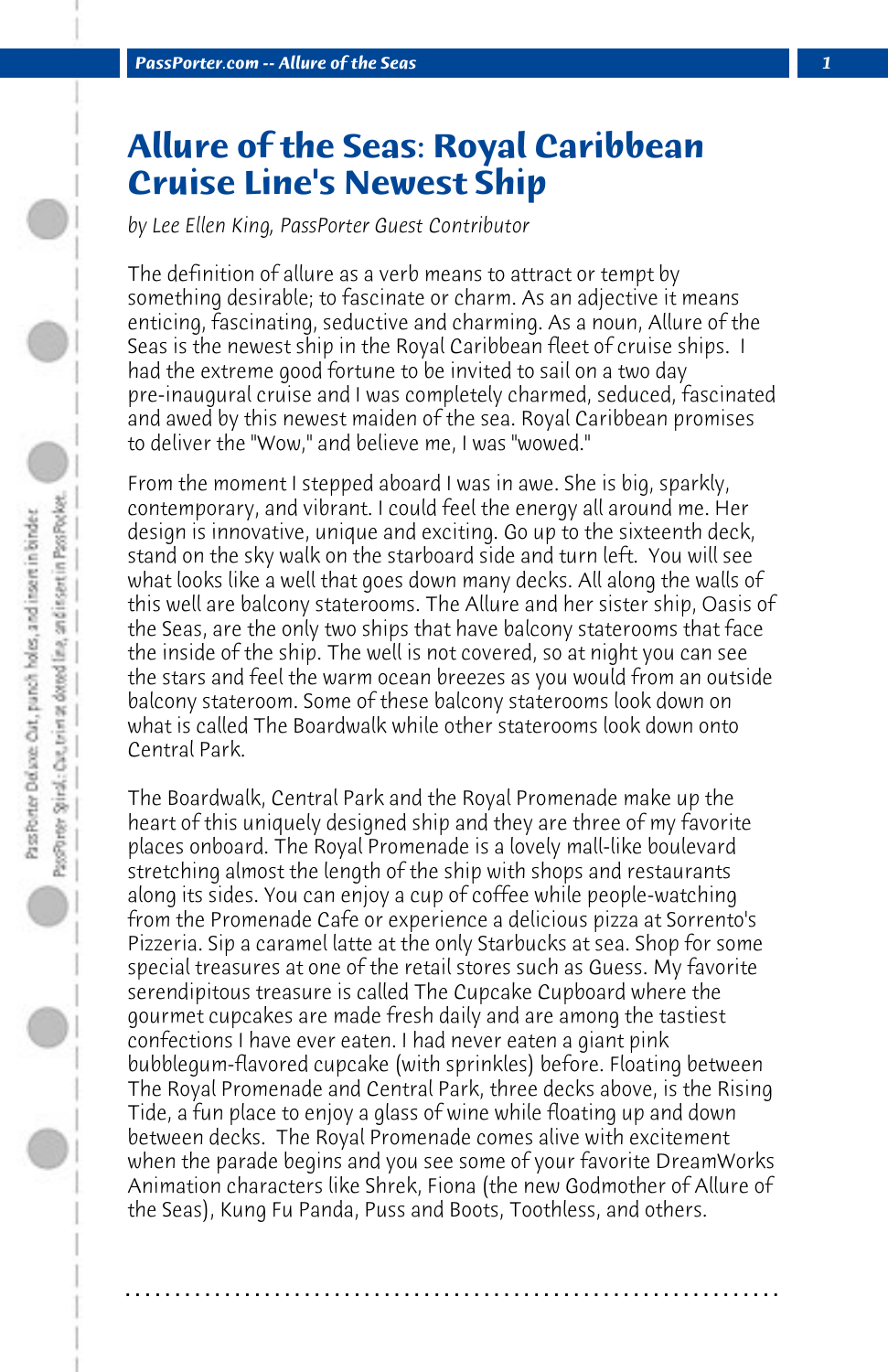The Boardwalk is just what its name implies. I spent nearly every childhood summer in Santa Cruz, California, and some of my most treasured memories are of the boardwalk that stretches several blocks along the Pacific Ocean. I remember the taffy pulling machine, the carousel with the majestically painted horses, the hot dog stands, the fortune telling machine and the large painted boards with holes cut out through which you could stick your head and have your picture taken looking like a mermaid or Mr. Universe. The Boardwalk on the Allure of the Seas is reminiscent of the old boardwalks that brought summer-time joy on both the Pacific and Atlantic Oceans. There is an old-time carousel with the hand-carved and painted horses, a hot dog stand called Boardwalk Dog House, an Ice Cream Parlor, a candy shop called Candy Beach Sweets, Johnny Rockets, and Rita's Cantina, an atmospheric restaurant serving Mexican fare. At the end of The Boardwalk, at the stern of the ship, with the ocean as the ultimate backdrop, is the Aqua Theater. Here you are wowed with diving shows, synchronized swimming, and water-fountain shows synced to lights and music.

My very favorite of these three "neighborhoods" at the heart of the ship, six decks below the pool deck, is Central Park. It is a 21,000-square foot serene oasis of tropical trees, shrubs, flowers and vines, all growing on a ship sailing in the middle of the ocean. As you wander along wide pathways, past garden beds and seating nooks you may notice it seems quieter than the rest of the ship. You may also notice that as soon as you enter, you hear birds singing; at night you hear crickets. Placed strategically amongst the plants are lanterns, each adorned with a little brass insect. These lanterns glow softly at night, spreading the feeling of pure romance. During the day you might stop at Park Cafe and grab a sandwich and sit outside under the canopy of trees. Before dinner you could go to Vintages wine bar for a wine tasting. Central Park offers Allure's two most elegant dining options: 150 Central Park, serving six-to eight-course meals and Chops Grille steakhouse where guests may dine inside or on the patio under the stars. You might hear a moonlight serenade performed by a traveling string trio. After dinner, you can enter the Rising Tide bar and float down to the Royal Promenade for some lively entertainment. My balcony overlooked Central Park and I enjoyed its tranquility both day and night.

In addition to Central Park, my favorite place on the Allure of the Seas is the Solarium. This is an adults-only open-air haven with glass-paneled enclosures. On decks fifteen and sixteen, it stretches across the bow, offering 180-degree views of the ocean. The area is white and aqua and has light tan deckchairs, some with billowing white covers on them. Palm trees and tropical plants add to the tranquil ambiance. There are six clear, sparkling whirlpools spaced around the area as well as one

**. . . . . . . . . . . . . . . . . . . . . . . . . . . . . . . . . . . . . . . . . . . . . . . . . . . . . . . . . . . . . . . . . .**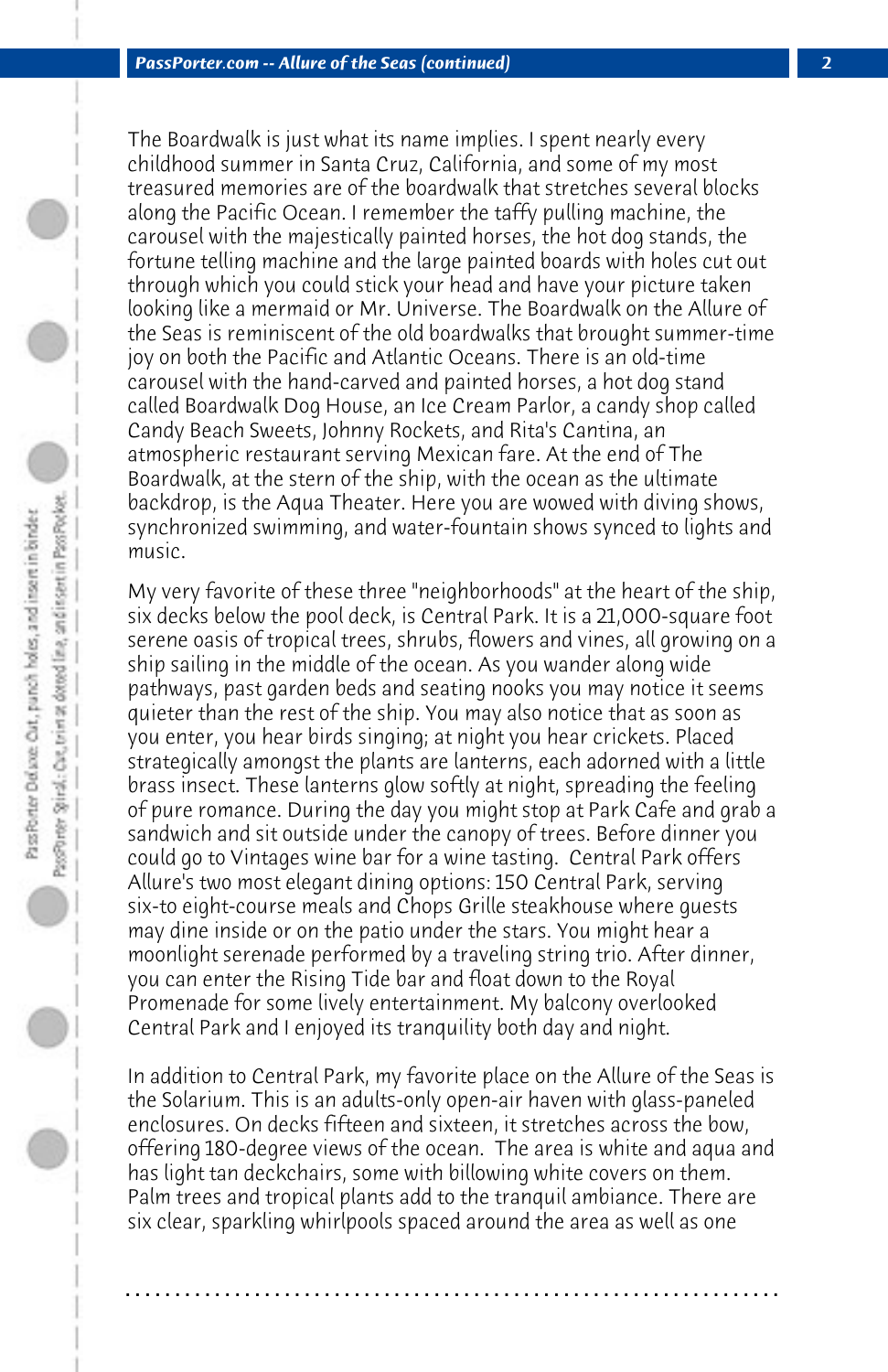*PassPorter.com -- Allure of the Seas (continued) 3*

round swimming pool. Four of the whirlpools are suspended 136 feet above the ocean. The Solarium Bistro serves health-conscious food during the day and turns into a dining and dancing under the stars venue at night. The Solarium is the perfect retreat for quiet reflection, meditation and rejuvenation of the mind, spirit and body-or for just reading a book or staring at the blue ocean sailing by.

I could easily write tomes about this absolutely incredible, wonderful and exciting ship, Allure of the Seas. I was especially impressed by the artwork everywhere. The large paintings in the main dining room, Adagio, remind me of Japanese silk screening. I loved the drawings and photographs that graced all the stair wells. They had a common theme that celebrated cultures around the world. My favorite photograph was of a group of monks walking across a waterfall with their robes pulled up to their knees. I could mention how much fun the ice show, "How to Train Your Dragon," is. I could write about the delicious food. I have not mentioned all the new shows or choices for nighttime entertainment, or the H20 Zone for kids. Another favorite of mine is the huge computer touch screen that tells you exactly where you are and how to get to where you want to be. My biggest fear was getting lost and I now know that is impossible. Two old adages say: "A picture is worth a thousand [words," and "Seeing is believing." So instead of reading abou](http://www.passporter.com/articles/royal-caribbean-allure-of-the-seas.php)t this treasure of the seas, experience her for yourselves.

Royal Caribbean promised to deliver "Wow" and they kept their promise. I am impressed and totally "wowed." I am in love with Allure of the Seas.

*About The Author: Lee Ellen King is a Travel Consultant with CruisingCo.com and MouseEarVacations.com. There are three things she is passionate about: Disney, cruising and travel. She is cruising to the southern Caribbean this spring and in July is going to Katmai National Park in Alaska where the bears congregate for their salmon feast every summer. She is making plans for that next Allure trip, too.*

*Article last updated: 12-23-2010*

*View the latest version online at: http://www.passporter.com/articles/royal-caribbean-allure-of-the-seas.html*

*Copyright by Lee Ellen King. All rights reserved under International and Pan-American Copyright Conventions. No part of this publication may be stored in a retrieval system or transmitted in any form by any means electronic, mechanical, photocopying, recording, scanning, or otherwise, except as permitted under sections 107 or 108 of the 1976 United States Copyright Act. Resale of this guide is strictly prohibited without the copyright holder's permission. If you purchased this publication from someone other than PassPorter Travel Press,*

**. . . . . . . . . . . . . . . . . . . . . . . . . . . . . . . . . . . . . . . . . . . . . . . . . . . . . . . . . . . . . . . . . .**